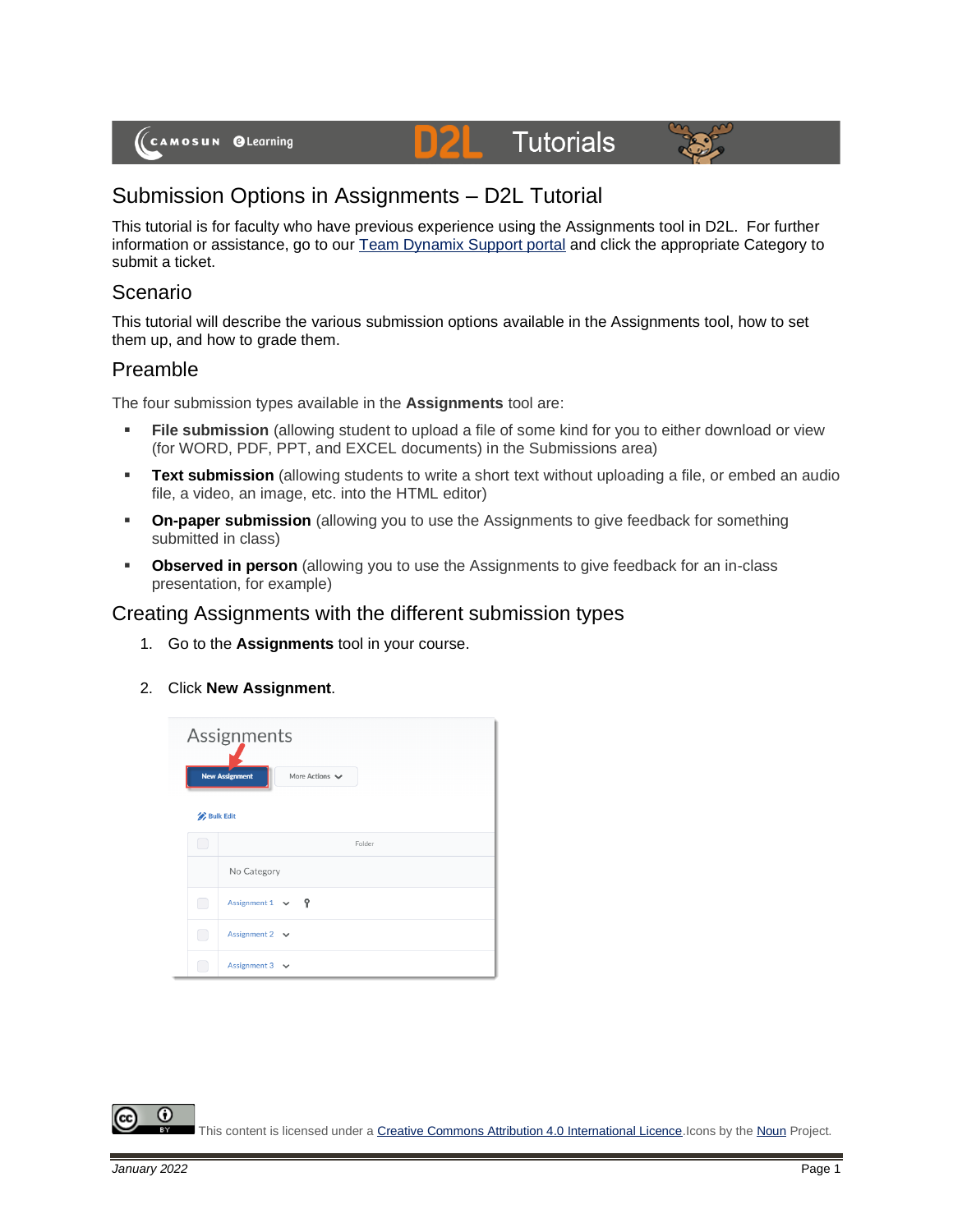3. Give your Assignment a **Name,** then click on the **Submission & Completion** box on the right.

| <b>New Assignment</b><br>← Back to Manage Assignments                                                                                                                                                                                                                                                                                                                                                               |                                                                     |
|---------------------------------------------------------------------------------------------------------------------------------------------------------------------------------------------------------------------------------------------------------------------------------------------------------------------------------------------------------------------------------------------------------------------|---------------------------------------------------------------------|
| Name*<br>Assignment 5                                                                                                                                                                                                                                                                                                                                                                                               | D<br><b>Availability Dates &amp; Conditions</b><br>Always available |
| <b>Grade Out Of</b><br><b>Due Date</b><br>■ M/D/YYYY<br>Ungraded<br><b>Instructions</b>                                                                                                                                                                                                                                                                                                                             | D<br><b>Submission &amp; Completion</b>                             |
| Paragraph $\vee$ <b>B</b> $I$ $\underline{\cup}$ $\vee$ $\uparrow$ $\underline{\vee}$ $\overline{\equiv}$ $\vee$ $\underline{\equiv}$ $\vee$ $\underline{\parallel}$ $\underline{\parallel}$ $+$ $\vee$<br>БZ<br>V<br>$\sim$ 0.000 $\sim$<br>Lato (Recom $\vee$   17.1px $\vee$   $\blacksquare$   $\clubsuit$ $\blacksquare$   $\clubsuit$ $\clubsuit$ $\clubsuit$ $\heartsuit$ $\to$ $\heartsuit$ $\circ$ $\circ$ | File submission                                                     |
| h.                                                                                                                                                                                                                                                                                                                                                                                                                  | D<br><b>Evaluation &amp; Feedback</b><br>No rubric added            |
| 4 48 8<br>Record Audio<br><b>EM</b> Record Video                                                                                                                                                                                                                                                                                                                                                                    |                                                                     |
|                                                                                                                                                                                                                                                                                                                                                                                                                     |                                                                     |
|                                                                                                                                                                                                                                                                                                                                                                                                                     |                                                                     |
| <b>Save and Close</b><br><b>Visibility</b><br>Save<br>Cancel<br>$\bullet$                                                                                                                                                                                                                                                                                                                                           |                                                                     |

4. Click the **Submission type** drop-down menu and select the submission type you want.

| Name*                                                                                                                                                                                     | <b>Submission &amp; Completion</b>                                                                                      |
|-------------------------------------------------------------------------------------------------------------------------------------------------------------------------------------------|-------------------------------------------------------------------------------------------------------------------------|
| Assignment 5                                                                                                                                                                              |                                                                                                                         |
| <b>Grade Out Of</b><br>Due Date                                                                                                                                                           | Assignment Type                                                                                                         |
| ■ M/D/YYYY<br>Ungraded                                                                                                                                                                    | Individual Assi nment<br>$\left( \bullet \right)$<br>Group Assign ent                                                   |
| <b>Instructions</b>                                                                                                                                                                       | <b>Submission Type</b>                                                                                                  |
| Ⅰ リ > タ   三 > 三 ><br>뉇<br>5š<br>в<br>$+$ $\vee$<br>$\cdots$<br>Paragraph<br>$\checkmark$<br>$\equiv$<br>$\ddot{\mathcal{D}}$<br>EQ<br>b d<br>$17.1px \sim$<br>Lato (Recom<br>$\checkmark$ | File submission<br>$\checkmark$                                                                                         |
|                                                                                                                                                                                           | <b>File submission</b>                                                                                                  |
|                                                                                                                                                                                           | <b>Text submission</b>                                                                                                  |
|                                                                                                                                                                                           | On paper submission                                                                                                     |
| h.                                                                                                                                                                                        | Observed in person                                                                                                      |
|                                                                                                                                                                                           | <b>Allowable File Extensions</b><br>$\boldsymbol{v}$                                                                    |
| $48\degree$<br>⊕<br>Record Audio<br><b>Record Video</b>                                                                                                                                   | No Restrictions<br>$\checkmark$                                                                                         |
|                                                                                                                                                                                           | Submissions                                                                                                             |
|                                                                                                                                                                                           | All submissions are kept<br>◉                                                                                           |
|                                                                                                                                                                                           | Only one submission allowed                                                                                             |
|                                                                                                                                                                                           | Only the most recent submission is kept                                                                                 |
|                                                                                                                                                                                           | <b>Notification Email</b>                                                                                               |
|                                                                                                                                                                                           | Enter an email or multiple emails separated by a<br>comma, to receive notifications when an assignment<br>is submitted. |

This content is licensed under [a Creative Commons Attribution 4.0 International Licence.I](https://creativecommons.org/licenses/by/4.0/)cons by th[e Noun](https://creativecommons.org/website-icons/) Project.

(cc

 $\overline{\odot}$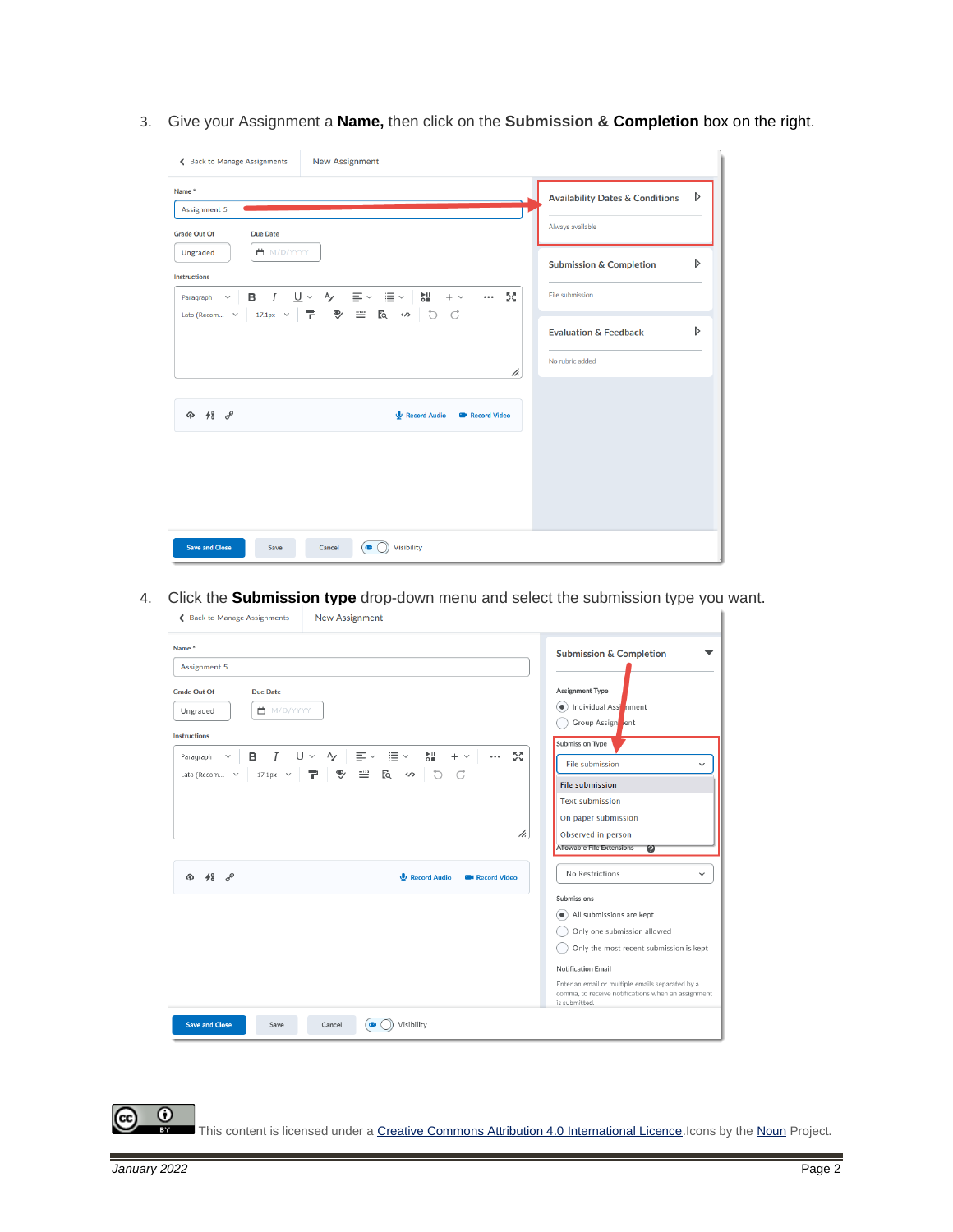- 5. If you select **Text submission**, you don't need to do anything else. However, if you select **On paper submission** or **Observed in person**, you will also need to click the **Marked as completed** drop-down and select one of the following choices:
	- **Manually by learners** (the students will get a Mark as complete button to let you know that they have completed the assignment).
	- **Automatically by evaluation** (the assignment will be marked as completed once you, as the instructor, evaluate it).
	- **Automatically by due date** (the assignment will be marked as completed on the due date if one is set).

| Name <sup>*</sup><br>Assignment 5<br><b>Grade Out Of</b><br>Due Date<br>■ M/D/YYYY<br>Ungraded                                                                                                                                                                                            | D<br><b>Availability Dates &amp; Conditions</b><br>Always available                   |
|-------------------------------------------------------------------------------------------------------------------------------------------------------------------------------------------------------------------------------------------------------------------------------------------|---------------------------------------------------------------------------------------|
|                                                                                                                                                                                                                                                                                           |                                                                                       |
| Instructions                                                                                                                                                                                                                                                                              | <b>Submission &amp; Completion</b>                                                    |
| $I \cup \vee$ $\rightarrow$ $\equiv$ $\vee$ $\equiv$ $\vee$ $\equiv$<br>$_{\circ}^{\bullet\,\shortparallel}$<br>5ð<br>в<br>$+$ $\vee$<br>$\cdots$<br>$\checkmark$<br>Paragraph<br><b>P</b> 9<br>$\equiv$ 2 $\sim$ 5 $\circ$<br>$17.1px \sim$<br>Lato (Recom v<br>$\left( \bullet \right)$ | <b>Assignment Type</b><br><b>Individual Assignment</b><br><b>Group Assignment</b>     |
| h.                                                                                                                                                                                                                                                                                        | <b>Submission Type</b><br>On paper submission<br>$\checkmark$<br>Marked as completed. |
| $48$ $8^{\circ}$<br>$\bigcirc$<br>Record Audio<br><b>B</b> Record Video                                                                                                                                                                                                                   | Automatically on due date<br>$\check{ }$<br><b>Manually by learners</b>               |
|                                                                                                                                                                                                                                                                                           | Automatically on evaluation<br>Automatically on due date<br>No rubric added           |
| <b>Save and Close</b><br><b>Visibility</b><br>Cancel<br>$\bullet$<br>Save                                                                                                                                                                                                                 |                                                                                       |

6. You can then finish setting up your Assignment (adding your due date, etc.) and click **Save and Close** when you are done. If you want to see what a student sees, you can then **Preview** the Assignment to make sure the assignment type you selected is indeed the one you want.

This content is licensed under [a Creative Commons Attribution 4.0 International Licence.I](https://creativecommons.org/licenses/by/4.0/)cons by th[e Noun](https://creativecommons.org/website-icons/) Project.

⋒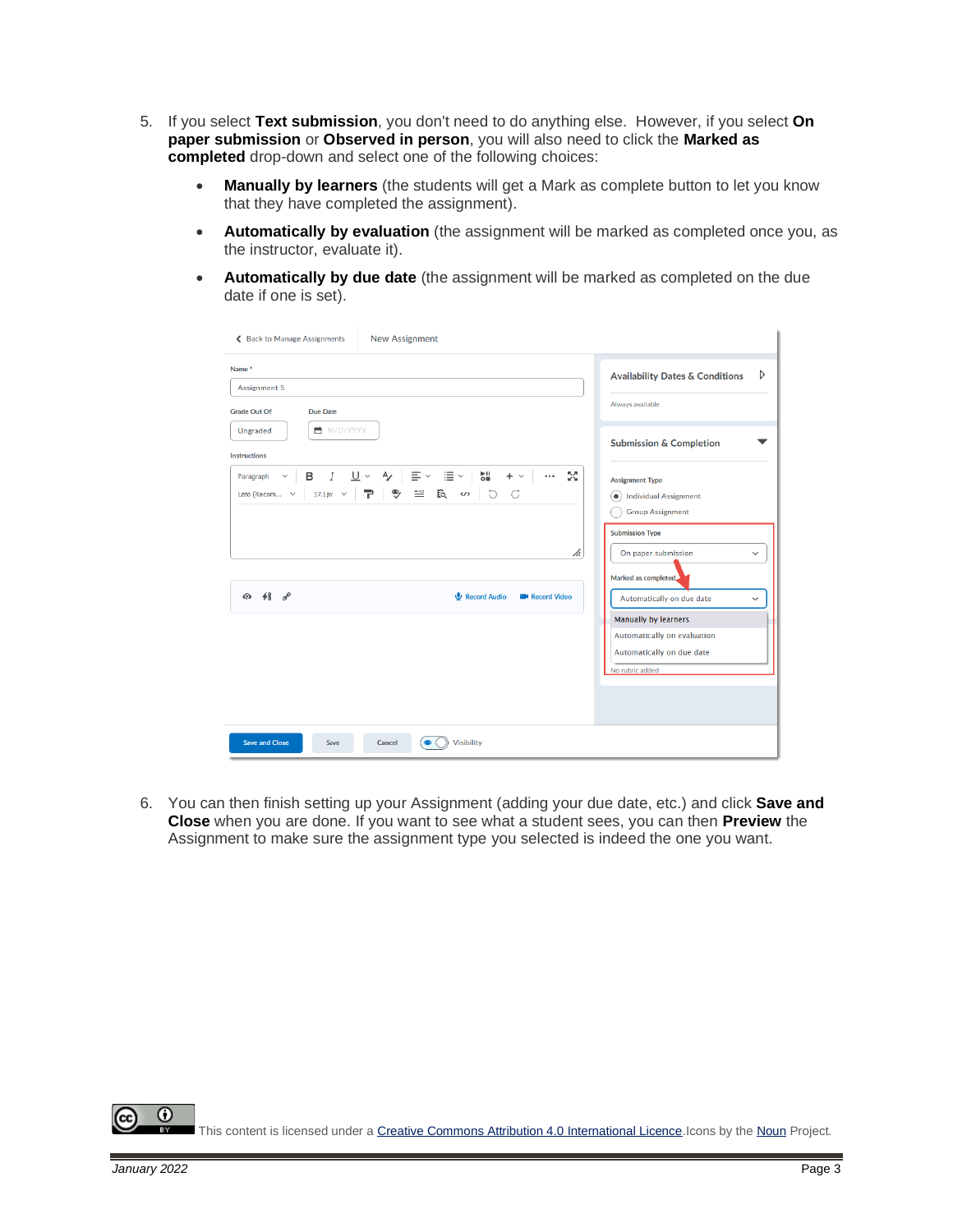### Grading Assignments with the different submission types

1. **File submission** assignments can be graded by either a) downloading the assignments (bulk download or individual download) and grading them off-line. For bulk download, go to the Folder Submissions area, select the students whose files you want to download, and click **Download**.

|                    | $\angle$ Assignment 1 $\angle$<br>Assignments                  | <b>Folder Submissions</b>                         |                                 |                                 |   |
|--------------------|----------------------------------------------------------------|---------------------------------------------------|---------------------------------|---------------------------------|---|
|                    |                                                                | Assignment 1 - Folder Submissions                 |                                 |                                 |   |
|                    |                                                                |                                                   |                                 |                                 |   |
| <b>Edit Folder</b> |                                                                | <b>Email Users Without Submissions</b>            | <b>Add Feedback Files</b>       | More Actions V                  |   |
|                    |                                                                |                                                   |                                 |                                 |   |
| Users              | Submissions                                                    |                                                   |                                 |                                 |   |
|                    |                                                                |                                                   |                                 |                                 |   |
| View By:           | User<br>$\check{ }$                                            | Apply                                             |                                 |                                 |   |
|                    | Search For                                                     | Q<br><b>Show Search Options</b>                   |                                 |                                 |   |
|                    |                                                                |                                                   |                                 |                                 |   |
|                    | <b>Download</b><br>$\blacktriangleright$ Email                 | Mark as Read                                      | Mark as Unread<br><b>Delete</b> | P <sub>a</sub> Publish Feedback |   |
| ☑                  | Last Name . First Name                                         |                                                   |                                 | Submission Date                 |   |
|                    | <b>Student, Training01</b><br>Draft Saved: Jun 4, 2020 4:18 PM |                                                   |                                 | Delete                          |   |
| $\checkmark$       |                                                                |                                                   |                                 |                                 |   |
|                    |                                                                |                                                   |                                 |                                 |   |
|                    | Þ                                                              | media-elements-defined.mp4 (44.22 MB)             |                                 | Sep 26, 2019<br>2:57 PM         | â |
| ✓                  | <b>Student, Training04</b>                                     |                                                   |                                 | Published: Apr 23, 2020 3:21 PM |   |
|                    | Þ                                                              | PrintingContentStudent-August2018.pdf (898.49 KB) |                                 | May 24, 2019                    | â |

For individual download, go to a specific student's submission area, and click the **Download** icon (at the top right of the black annotation bar), and select **Download Original**.



This content is licensed under [a Creative Commons Attribution 4.0 International Licence.I](https://creativecommons.org/licenses/by/4.0/)cons by th[e Noun](https://creativecommons.org/website-icons/) Project.

 $\odot$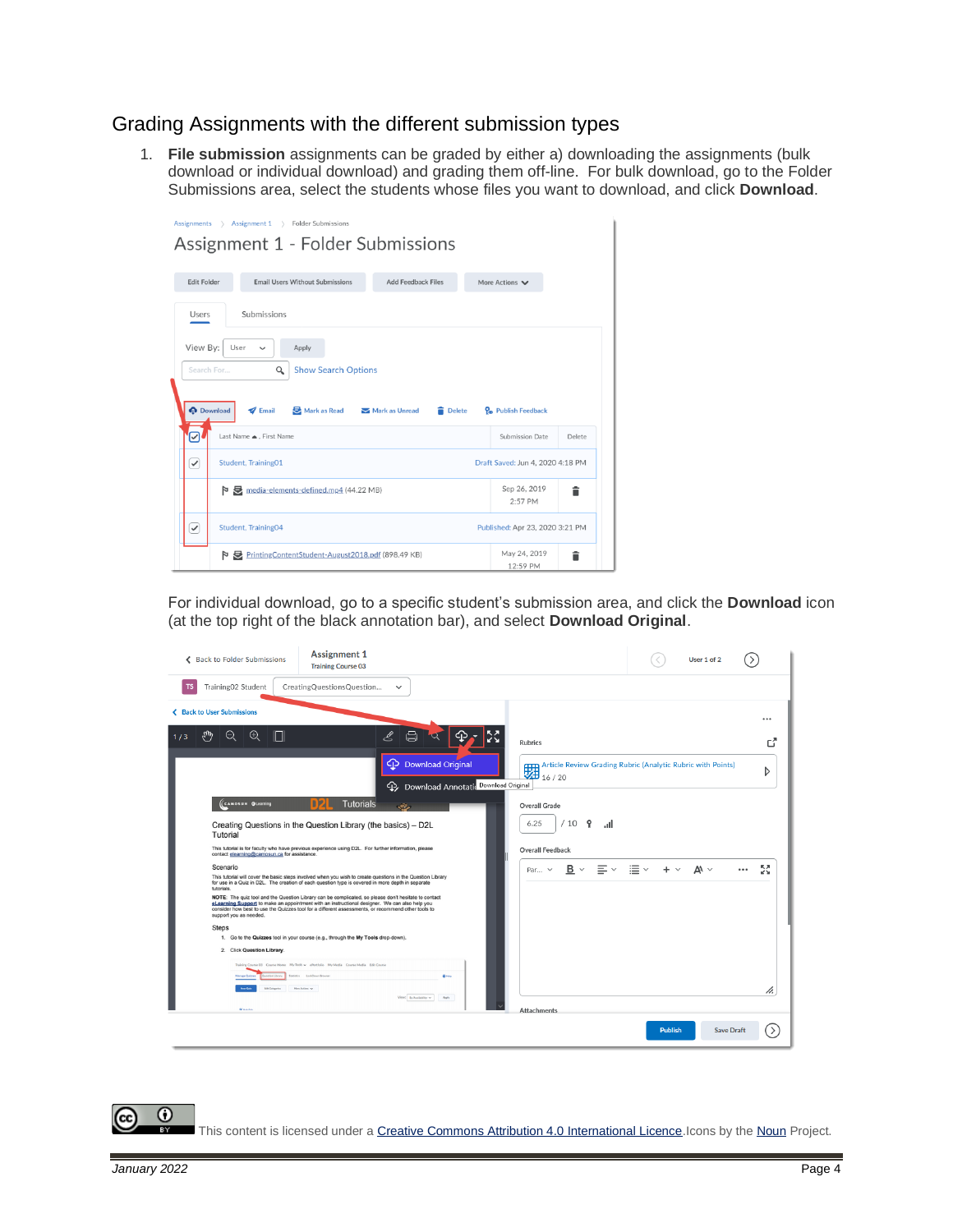Using the **Annotation** tool (see the tutorial *Using the Annotation Tool in Assignments* for more information),

| ← Back to Folder Submissions                                                                                                                                                                                                                                                                                                                                                                                                                                                                                                                                                                                                                                                                                                                                                                                                                                                                | <b>Assignment 1</b><br><b>Training Course 03</b> |                                                                                                      |                |                      |                                                                                                                       | User 1 of 2                                                                                     |
|---------------------------------------------------------------------------------------------------------------------------------------------------------------------------------------------------------------------------------------------------------------------------------------------------------------------------------------------------------------------------------------------------------------------------------------------------------------------------------------------------------------------------------------------------------------------------------------------------------------------------------------------------------------------------------------------------------------------------------------------------------------------------------------------------------------------------------------------------------------------------------------------|--------------------------------------------------|------------------------------------------------------------------------------------------------------|----------------|----------------------|-----------------------------------------------------------------------------------------------------------------------|-------------------------------------------------------------------------------------------------|
| Training02 Student<br><b>TS</b>                                                                                                                                                                                                                                                                                                                                                                                                                                                                                                                                                                                                                                                                                                                                                                                                                                                             | CreatingQuestionsQuestion                        | $\checkmark$                                                                                         |                |                      |                                                                                                                       |                                                                                                 |
| ← Back to User Mbmissions                                                                                                                                                                                                                                                                                                                                                                                                                                                                                                                                                                                                                                                                                                                                                                                                                                                                   |                                                  |                                                                                                      |                |                      |                                                                                                                       |                                                                                                 |
| 88<br>$\rightarrow$ of 3<br>$1 -$<br>Page<br>٠                                                                                                                                                                                                                                                                                                                                                                                                                                                                                                                                                                                                                                                                                                                                                                                                                                              | දසු<br>$\zeta_{\mu\nu}$<br>$\Theta$              | $\oplus$<br>П                                                                                        | ℤ<br>$\ominus$ | ᅕᅔ<br>क़<br>$\alpha$ | <b>Rubrics</b>                                                                                                        | гč                                                                                              |
| CAMOSUN OLearning<br>Creating Questions in the Question Library (the basics) - D2L<br>Tutorial<br>This tutorial is for faculty who have previous experience using D2L. For further information, please<br>contact elearning@camosun.ca for assistance.<br>Scenario<br>This tutorial will cover the basic steps involved when you wish to create questions in the Question Library<br>for use in a Quiz in D2L. The creation of each question type is covered in more depth in separate<br>tutorials.<br>NOTE: The quiz tool and the Question Library can be complicated, so please don't hesitate to contact<br>eLearning Support to make an appointment with an instructional designer. We can also help you<br>consider how best to use the Quizzes tool for a different assessments, or recommend other tools to<br>support you as needed.<br><b>Steps</b><br>2. Click Question Library. |                                                  | <b>Tutorials</b><br>1. Go to the Quizzes tool in your course (e.g., through the My Tools drop-down). |                |                      | 翾<br>with Points)<br>16/20<br><b>Overall Grade</b><br>୍ଚ<br>/10<br>6.25<br>Overall Feedback<br>$B \sim$<br>Par $\vee$ | Article Review Grading Rubric (Analytic Rubric<br>Ŋ<br>اس<br>成月<br>$\equiv$ $\sim$<br><br>of St |

Or adding feedback in the **Feedback** box, uploading a file, recording audio feedback, or using a Rubric, in the Submission area.

| <b>Assignment 1</b><br>← Back to Folder Submissions<br><b>Training Course 03</b>                                                                                                                                                                                                                                                                                                                                                                                                                                                                                                                                                                                                                                                                                                                                                                | User 1 of 2                                                                           |                        |
|-------------------------------------------------------------------------------------------------------------------------------------------------------------------------------------------------------------------------------------------------------------------------------------------------------------------------------------------------------------------------------------------------------------------------------------------------------------------------------------------------------------------------------------------------------------------------------------------------------------------------------------------------------------------------------------------------------------------------------------------------------------------------------------------------------------------------------------------------|---------------------------------------------------------------------------------------|------------------------|
| Training02 Student<br><b>TS</b><br>CreatingQuestionsQuestion<br>$\check{~}$                                                                                                                                                                                                                                                                                                                                                                                                                                                                                                                                                                                                                                                                                                                                                                     |                                                                                       |                        |
| ← Back to User Submissions                                                                                                                                                                                                                                                                                                                                                                                                                                                                                                                                                                                                                                                                                                                                                                                                                      | <b>Rubrics</b>                                                                        | ď                      |
| <sup>Gub</sup><br>$\oplus$<br>$\mathscr{L}$<br>Q<br>⊕<br>$\Theta$<br>IN<br>S<br>1/3                                                                                                                                                                                                                                                                                                                                                                                                                                                                                                                                                                                                                                                                                                                                                             | Article Review Grading Rubric (Analytic Rubric with Points)<br>16 / 20                | D                      |
| (CAMOSUN OLECHING<br><b>Tutorials</b>                                                                                                                                                                                                                                                                                                                                                                                                                                                                                                                                                                                                                                                                                                                                                                                                           | Overall Grade<br>$/10$ የ<br>6.25<br>اس                                                |                        |
| Creating Questions in the Question Library (the basics) -<br>2L                                                                                                                                                                                                                                                                                                                                                                                                                                                                                                                                                                                                                                                                                                                                                                                 | <b>Overall Feedback</b>                                                               |                        |
| Tutorial<br>This tutorial is for faculty who have previous experience using D2L. For further information, ple<br>contact elearning@campsun.ca for assistance.                                                                                                                                                                                                                                                                                                                                                                                                                                                                                                                                                                                                                                                                                   | $\equiv$ $\sim$ $\equiv$ $\sim$<br>$B \sim$<br>$+$ $\vee$<br>Paragraph<br>$\check{~}$ | 成源<br><br>к'n          |
| Scenario<br>This tutorial will cover the basic steps involved when you wish to create questions in the Question Lib<br>for use in a Quiz in D2L. The creation of each question type is covered in more depth in separate<br>tutorials.<br>NOTE: The quiz tool and the Question Library can be complicated, so please don't hesitate to contact<br>eLearning Support to make an appointment with an instructional designer. We can also help you<br>consider how best to use the Quizzes tool for a different assessments, or recommend other tools to<br>support you as needed.<br><b>Steps</b><br>1. Go to the Quizzes tool in your course (e.g., through the My Tools drop-down).<br>2. Click Question Library<br>Training Course 03 Course Horne My Tools w affortitalis My Media Course Media Edit Course<br><b>Black</b><br>Hart Atlant, N |                                                                                       |                        |
| View: BrAuklatty w<br><b>Auto</b><br><b>Reason</b>                                                                                                                                                                                                                                                                                                                                                                                                                                                                                                                                                                                                                                                                                                                                                                                              |                                                                                       | h.                     |
| C favorities<br><b>CL MANAGER</b> W<br>2/2<br>Our as the 23, 2020 3 00 PM                                                                                                                                                                                                                                                                                                                                                                                                                                                                                                                                                                                                                                                                                                                                                                       | Attachments                                                                           |                        |
| O Out 1 W 20, 2020 10:00 PM                                                                                                                                                                                                                                                                                                                                                                                                                                                                                                                                                                                                                                                                                                                                                                                                                     | Assignment 1 feedback.html<br>online.camosun.ca                                       | $\times$               |
| $\circ$ $\circ$<br>his content is licensed under a Creative Commons Attribution 4.0 International Licence kons by the Noun Project.                                                                                                                                                                                                                                                                                                                                                                                                                                                                                                                                                                                                                                                                                                             | 48<br>$\sigma^{\circ}$<br>ക<br>Record Audio                                           | <b>BM</b> Record Video |

This content is licensed under [a Creative Commons Attribution 4.0 International Licence.I](https://creativecommons.org/licenses/by/4.0/)cons by th[e Noun](https://creativecommons.org/website-icons/) Project.

(cc

 $\overline{\odot}$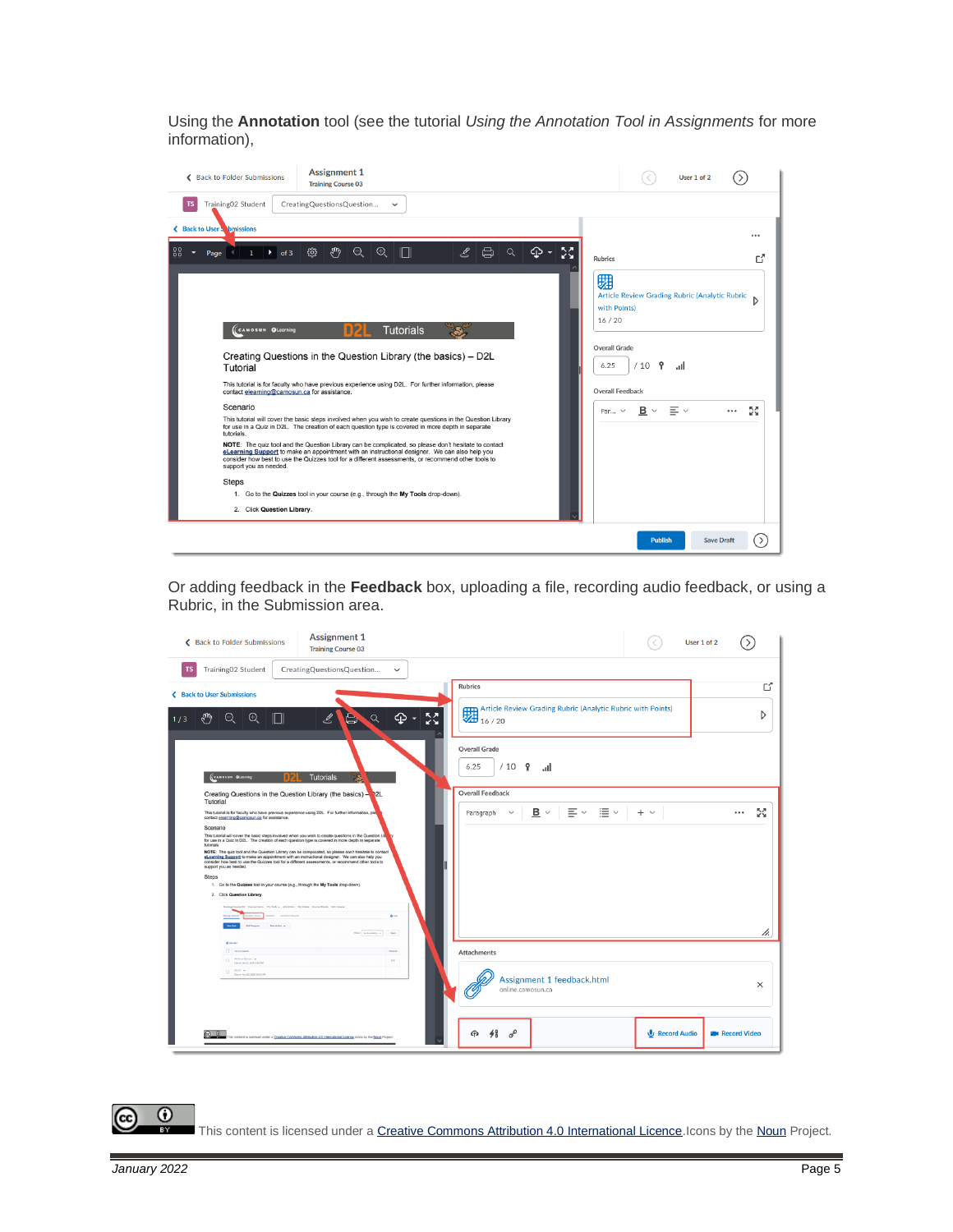2. **Text submission** assignments can be graded in the Submission area by adding feedback in the **Feedback** box, uploading a file, recording audio feedback, or using a Rubric.

| ← Back to Folder Submissions        | <b>Text submission assignment</b><br><b>Training Course 03</b>                                            |                            | User 1 of 2             | $\rightarrow$  |
|-------------------------------------|-----------------------------------------------------------------------------------------------------------|----------------------------|-------------------------|----------------|
| Training01 Student<br><b>TS</b>     | Text submission assignment- ~                                                                             |                            |                         |                |
| ← Back to User Submissions          |                                                                                                           |                            |                         | $\cdots$       |
| <b>Text Submission 1</b>            |                                                                                                           | Rubrics                    |                         | ď              |
| Submitted: 2018-12-13T21:02:30.900Z |                                                                                                           | Presentation Rubric        |                         | D              |
| up and running!                     | This is my text submission, and this is cool 'cause I could embed a video from Kaltura here once it's all |                            |                         |                |
|                                     |                                                                                                           | Overall Grade<br>/10<br>75 |                         |                |
|                                     |                                                                                                           | Overall Feedback           |                         |                |
|                                     |                                                                                                           | $B \sim$<br>Par $\vee$     | ਂ≣ ∼<br>$\equiv$ $\sim$ | 5g<br>$\cdots$ |
|                                     |                                                                                                           |                            |                         |                |
|                                     |                                                                                                           |                            |                         |                |
|                                     |                                                                                                           |                            |                         |                |
|                                     |                                                                                                           |                            |                         |                |
|                                     |                                                                                                           |                            |                         | h.             |
|                                     |                                                                                                           |                            |                         |                |
|                                     |                                                                                                           | 48<br>$\delta^{\rho}$      | Record Audio            |                |
|                                     |                                                                                                           |                            |                         |                |
|                                     |                                                                                                           | <b>Publish</b>             | <b>Save Draft</b>       | ⊙              |

3. **On-paper submission** assignments can be graded in the Submission area by adding feedback in the **Feedback** box, uploading a file, recording audio feedback, or using a Rubric.



This content is licensed under [a Creative Commons Attribution 4.0 International Licence.I](https://creativecommons.org/licenses/by/4.0/)cons by th[e Noun](https://creativecommons.org/website-icons/) Project.

 $\odot$